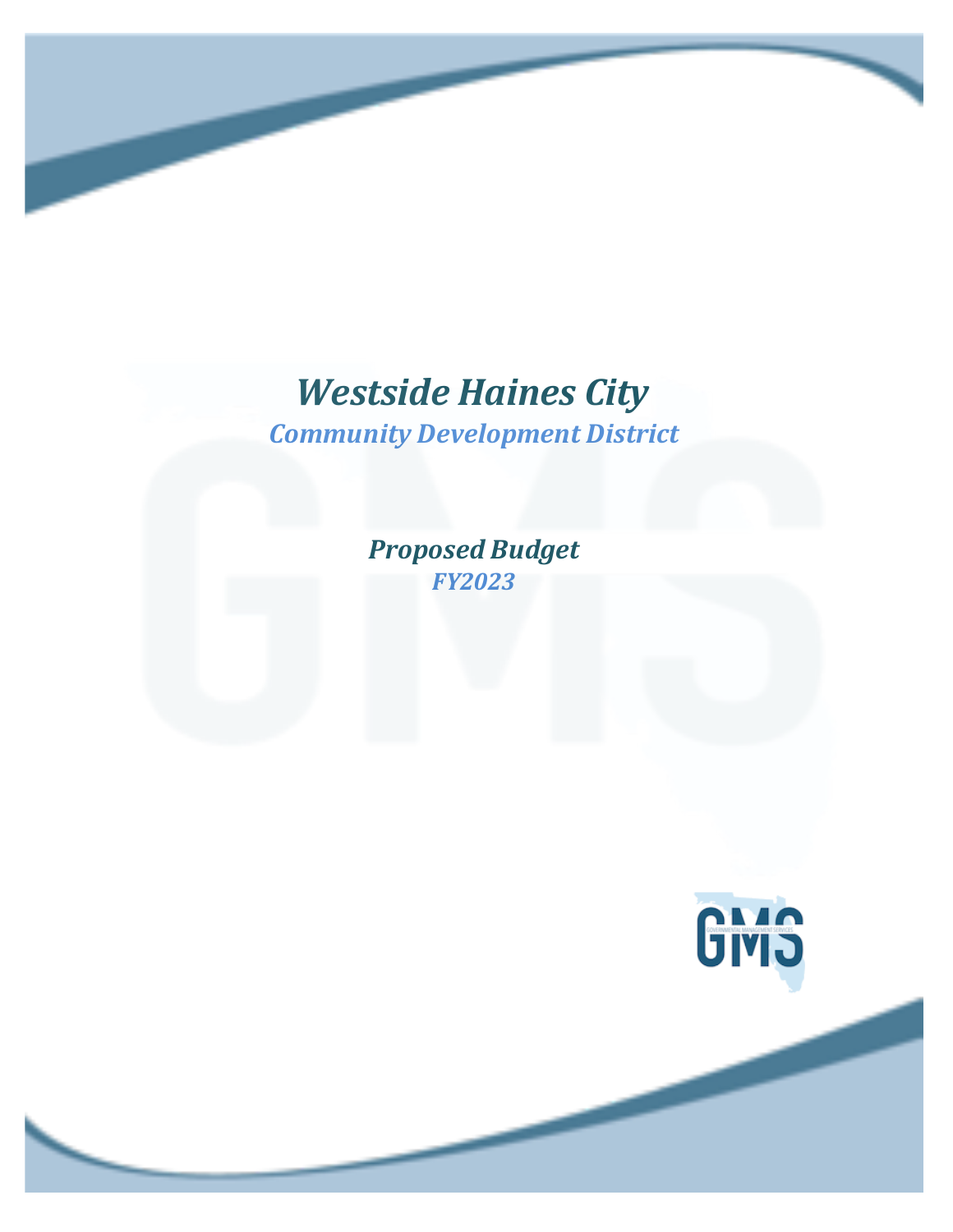# **Table of Contents**

| $1 - 2$ | <b>General Fund</b>               |
|---------|-----------------------------------|
|         |                                   |
| $3 - 7$ | <b>General Fund Narrative</b>     |
|         |                                   |
| 8       | Capital Reserve Fund              |
|         |                                   |
| 9       | Series 2021 Debt Service Fund     |
|         |                                   |
| 10      | Series 2021 Amortization Schedule |
|         |                                   |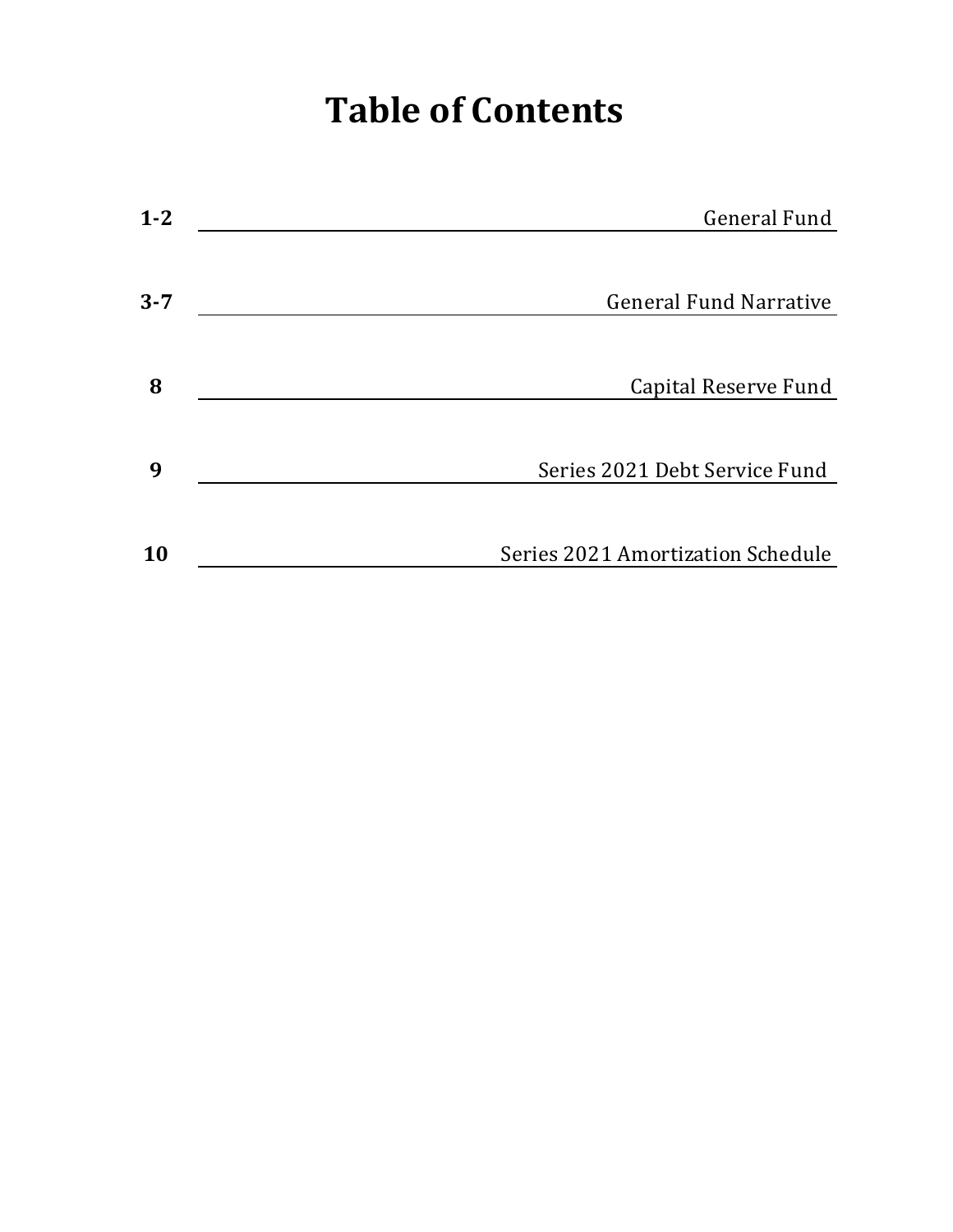**Community Development District**

**Proposed Budget**

**General Fund** 

|                                         | Adopted<br><b>Budget</b> |                          | <b>Actuals</b><br>Thru |    | Projected<br><b>Next</b> |    | Projected<br>Thru |    | Proposed<br><b>Budget</b> |
|-----------------------------------------|--------------------------|--------------------------|------------------------|----|--------------------------|----|-------------------|----|---------------------------|
| Description                             |                          | FY2022                   | 3/31/22                |    | 6 Months                 |    | 9/30/22           |    | FY2023                    |
| <b>Revenues</b>                         |                          |                          |                        |    |                          |    |                   |    |                           |
| Assessments - Direct Bill (Platted)     | \$                       |                          | \$                     | \$ | $\overline{a}$           | \$ |                   | \$ | 664,417                   |
| Assessments - Direct Bill (Unplatted)   | \$                       |                          | \$                     | \$ |                          | \$ |                   | \$ | 211,903                   |
| Developer Contributions                 | \$                       | 131.810                  | \$<br>40,000           | \$ | 60.000                   | \$ | 100,000           | \$ |                           |
| <b>Boundary Amendment Contributions</b> | \$                       |                          | \$<br>4,694            | \$ | 57                       | \$ | 4,751             | \$ |                           |
| <b>Total Revenues</b>                   | \$                       | 131,810                  | \$<br>44,694           | \$ | 60,057                   | \$ | 104,751           | \$ | 876,320                   |
| <b>Expenditures</b>                     |                          |                          |                        |    |                          |    |                   |    |                           |
| General & Administrative                |                          |                          |                        |    |                          |    |                   |    |                           |
| Supervisor Fees                         | \$                       | 12,000                   | \$<br>2,800            | \$ | 6,000                    | \$ | 8.800             | \$ | 12,000                    |
| Engineering                             | \$                       | 15,000                   | \$<br>1,333            | \$ | 7,500                    | \$ | 8,833             | \$ | 15,000                    |
| Attorney                                | \$                       | 25,000                   | \$<br>5.454            | \$ | 12,500                   | \$ | 17.954            | \$ | 25,000                    |
| Annual Audit                            | \$                       | 4,000                    | \$<br>$\overline{a}$   | \$ | 4,000                    | \$ | 4,000             | \$ | 5,500                     |
| Assessment Administration               | \$                       | 5,000                    | \$                     | \$ |                          | \$ | $\overline{a}$    | \$ | 5,000                     |
| Arbitrage                               | \$                       | 450                      | \$<br>$\overline{a}$   | \$ | 450                      | \$ | 450               | \$ | 1,350                     |
| Dissemination                           | \$                       | 5,000                    | \$<br>$\overline{a}$   | \$ |                          | \$ |                   | \$ | 7,000                     |
| <b>Trustee Fees</b>                     | \$                       | 3,600                    | \$<br>$\overline{a}$   | \$ | 3,750                    | \$ | 3.750             | \$ | 12,000                    |
| <b>Management Fees</b>                  | \$                       | 35,000                   | \$<br>17,500           | \$ | 17,500                   | \$ | 35,000            | \$ | 36,750                    |
| <b>Information Technology</b>           | \$                       | 1,800                    | \$<br>900              | \$ | 900                      | \$ | 1,800             | \$ | 1,800                     |
| Website Maintenance                     | \$                       | 1,200                    | \$<br>600              | \$ | 600                      | \$ | 1,200             | \$ | 1,200                     |
| Telephone                               | \$                       | 300                      | \$                     | \$ | 150                      | \$ | 150               | \$ | 300                       |
| Postage & Delivery                      | \$                       | 1,000                    | \$<br>18               | \$ | 500                      | \$ | 518               | \$ | 1,000                     |
| Insurance                               | \$                       | 5,000                    | \$<br>5,000            | \$ | $\overline{\phantom{a}}$ | \$ | 5,000             | \$ | 5,625                     |
| Printing & Binding                      | \$                       | 1,000                    | \$<br>61               | \$ | 500                      | \$ | 561               | \$ | 1,000                     |
| <b>Legal Advertising</b>                | \$                       | 10,000                   | \$<br>1,624            | \$ | 5,000                    | \$ | 6,624             | \$ | 10,000                    |
| Other Current Charges                   | \$                       | 5,000                    | \$                     | \$ | 2,500                    | \$ | 2,500             | \$ | 5,000                     |
| <b>Boundary Amendment Expenditures</b>  | \$                       | $\overline{\phantom{a}}$ | \$<br>4,751            | \$ | $\overline{\phantom{a}}$ | \$ | 4,751             | \$ | $\overline{a}$            |
| Office Supplies                         | \$                       | 625                      | \$<br>8                | \$ | 313                      | \$ | 321               | \$ | 625                       |
| <b>Travel Per Diem</b>                  | \$                       | 660                      | \$                     | \$ | $\overline{a}$           | \$ | $\blacksquare$    | \$ | 660                       |
| Dues, Licenses & Subscriptions          | \$                       | 175                      | \$<br>175              | \$ | $\overline{a}$           | \$ | 175               | \$ | 175                       |
| Subtotal General & Administrative       | \$                       | 131,810                  | \$<br>40,224           | \$ | 62,163                   | \$ | 102,386           | \$ | 146,985                   |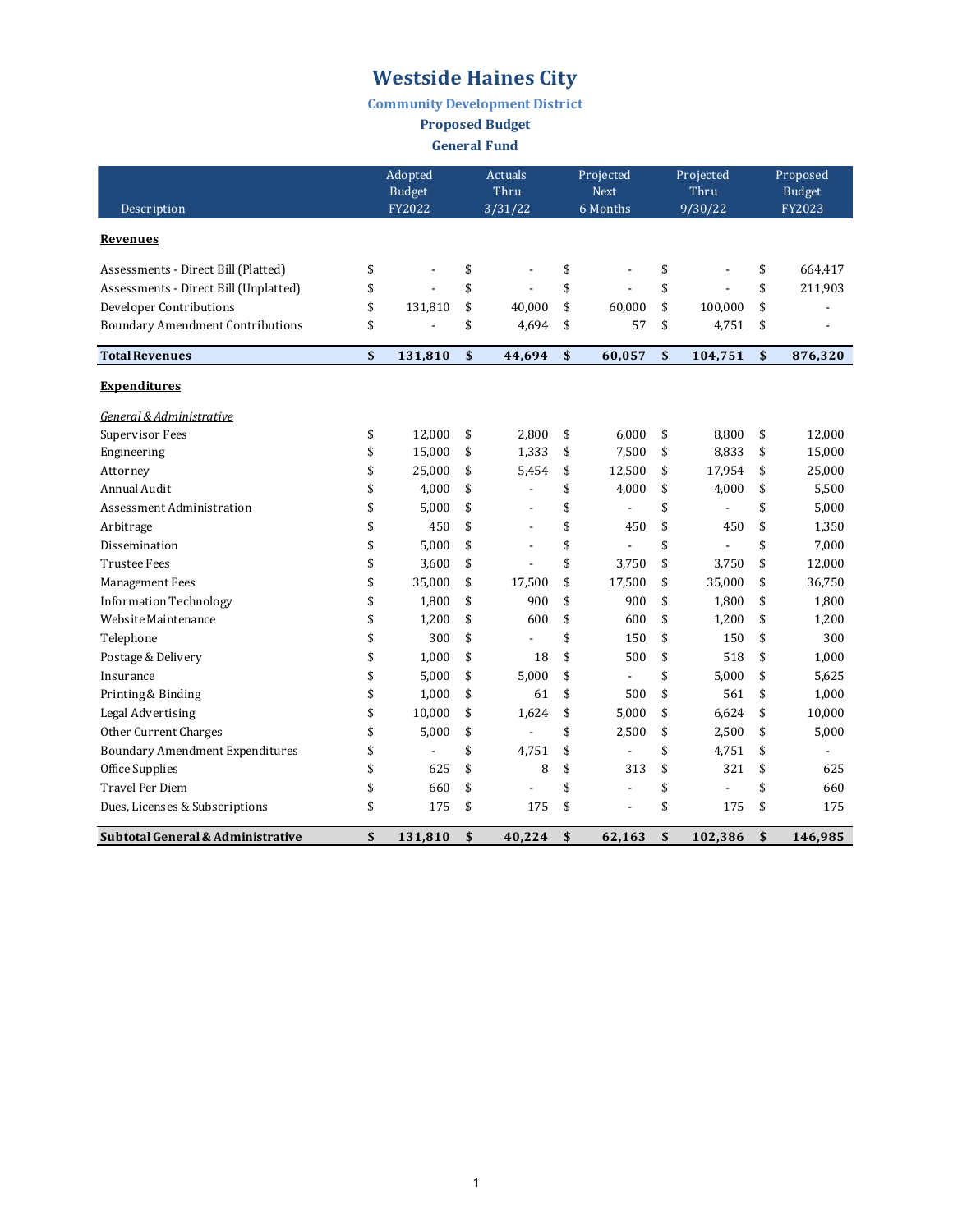#### **Community Development District**

**Proposed Budget**

**General Fund** 

|                                       | Adopted<br><b>Budget</b>       | <b>Actuals</b><br>Thru         | Projected<br><b>Next</b>       | Projected<br>Thru              | Proposed<br><b>Budget</b> |
|---------------------------------------|--------------------------------|--------------------------------|--------------------------------|--------------------------------|---------------------------|
| Description                           | FY2022                         | 3/31/22                        | 6 Months                       | 9/30/22                        | FY2023                    |
|                                       |                                |                                |                                |                                |                           |
| Operations & Maintenance              |                                |                                |                                |                                |                           |
| <b>Field Expenditures</b>             |                                |                                |                                |                                |                           |
| Property Insurance                    | \$                             | \$                             | \$                             | \$                             | \$<br>10,000              |
| <b>Field Management</b>               | \$<br>$\overline{a}$           | \$<br>$\overline{a}$           | \$<br>$\overline{a}$           | \$<br>$\overline{a}$           | \$<br>15,000              |
| Landscape Maintenance                 | \$                             | \$<br>$\overline{a}$           | \$                             | \$                             | \$<br>175,000             |
| Landscape Replacement                 | \$                             | \$                             | \$                             | \$                             | \$<br>35,000              |
| Lake Maintenance                      | \$<br>$\overline{\phantom{a}}$ | \$<br>$\blacksquare$           | \$<br>$\overline{\phantom{a}}$ | \$<br>$\blacksquare$           | \$<br>20,000              |
| Streetlights                          | \$<br>$\overline{\phantom{a}}$ | \$<br>$\blacksquare$           | \$<br>Ĭ.                       | \$<br>$\blacksquare$           | \$<br>20,500              |
| Electric                              | \$                             | \$<br>L,                       | \$                             | \$                             | \$<br>8,000               |
| Water & Sewer                         | \$                             | \$<br>L.                       | \$<br>$\overline{a}$           | \$<br>$\overline{a}$           | \$<br>20,000              |
| Sidewalk & Asphalt Maintenance        | \$                             | \$<br>$\overline{a}$           | \$<br>L.                       | \$<br>$\overline{a}$           | \$<br>2,500               |
| <b>Irrigation Repairs</b>             | \$                             | \$<br>$\overline{a}$           | \$<br>Ĭ.                       | \$<br>÷,                       | \$<br>15,000              |
| General Repairs & Maintenance         | \$<br>$\overline{a}$           | \$<br>$\overline{a}$           | \$<br>$\overline{a}$           | \$<br>$\overline{a}$           | \$<br>17,000              |
| Contingency                           | \$<br>$\overline{a}$           | \$<br>$\overline{a}$           | \$<br>L,                       | \$<br>$\overline{a}$           | \$<br>15,000              |
| <b>Subtotal Field Expenditures</b>    | \$<br>$\overline{a}$           | \$<br>$\overline{a}$           | \$<br>$\overline{a}$           | \$<br>$\overline{a}$           | \$<br>353,000             |
| <b>Amenity Expenditures</b>           |                                |                                |                                |                                |                           |
| <b>Amenity Staff</b>                  | \$                             | \$                             | \$                             | \$                             | \$<br>75,000              |
| Amenity - Electric                    | \$                             | \$                             | \$<br>L.                       | \$                             | \$<br>15,000              |
| Amenity - Water                       | \$                             | \$<br>L,                       | \$                             | \$                             | \$<br>10,000              |
| Playground Lease                      | \$<br>$\overline{\phantom{a}}$ | \$<br>$\overline{a}$           | \$<br>Ĭ.                       | \$<br>$\blacksquare$           | \$<br>14,000              |
| Fitness Equipment Lease               | \$                             | \$<br>$\blacksquare$           | \$<br>Ĭ.                       | \$<br>$\blacksquare$           | \$<br>50,000              |
| Internet                              | \$                             | \$<br>$\overline{a}$           | \$<br>L,                       | \$<br>$\overline{a}$           | \$<br>3,000               |
| Pest Control                          | \$                             | \$<br>$\overline{a}$           | \$<br>L.                       | \$                             | \$<br>720                 |
| Janitorial Service                    | \$<br>$\overline{a}$           | \$<br>$\overline{a}$           | \$<br>$\overline{a}$           | \$<br>$\overline{a}$           | \$<br>7,400               |
| Security Services                     | \$                             | \$<br>$\overline{a}$           | \$                             | \$                             | \$<br>33,800              |
| Pool Maintenance                      | \$                             | \$                             | \$                             | \$                             | \$<br>20,200              |
| Amenity Repairs & Maintenance         | \$                             | \$<br>$\overline{a}$           | \$<br>Ĭ.                       | \$<br>L,                       | \$<br>15,000              |
| <b>Amenity Access Management</b>      | \$                             | \$<br>$\overline{a}$           | \$<br>$\overline{a}$           | \$<br>L.                       | \$<br>5,000               |
| Contingency                           | \$                             | \$<br>$\overline{a}$           | \$<br>Ĭ.                       | \$<br>$\overline{a}$           | \$<br>10,000              |
| <b>Subtotal Amenity Expenditures</b>  | \$<br>$\overline{\phantom{a}}$ | \$<br>$\overline{\phantom{0}}$ | \$                             | \$<br>$\overline{\phantom{a}}$ | \$<br>259,120             |
| <b>Total Expenditures</b>             | \$<br>131,810                  | \$<br>40,224                   | \$<br>62,163                   | \$<br>102,386                  | \$<br>759,105             |
| <b>Other Expenditures</b>             |                                |                                |                                |                                |                           |
| Capital Reserve                       | \$                             | \$                             | \$                             | \$                             | \$<br>117,215             |
| <b>Total Other Expenditures</b>       | \$<br>$\blacksquare$           | \$<br>$\blacksquare$           | \$<br>$\overline{a}$           | \$<br>$\blacksquare$           | \$<br>117,215             |
|                                       |                                |                                |                                |                                |                           |
| <b>Total Expenditures</b>             | \$<br>131,810                  | \$<br>40,224                   | \$<br>62,163                   | \$<br>102,386                  | \$<br>876,320             |
| <b>Excess Revenues/(Expenditures)</b> | \$<br>ä,                       | \$<br>4,470                    | \$<br>$\overline{(2,106)}$ \$  | 2,365                          | \$<br>÷,                  |

| <b>Product</b>      | ERU's   | <b>Units</b> | ERU/Unit | <b>Net Assessment</b> | Net Per Unit | <b>Gross Per Unit</b> |
|---------------------|---------|--------------|----------|-----------------------|--------------|-----------------------|
| Platted SF - Direct | 671.00  | 671          | 1.00     | \$530.426.64          | \$790.50     | \$850.00              |
| Platted TH - Direct | 169.50  | 226          | 0.75     | \$133.990.04          | \$592.88     | \$637.50              |
| Unplatted - Direct  | 268.06  | 1855         | 0.14     | \$211.903.32          | \$114.23     | \$122.83              |
|                     | 1108.56 | 2752         |          | \$876,320,00          |              |                       |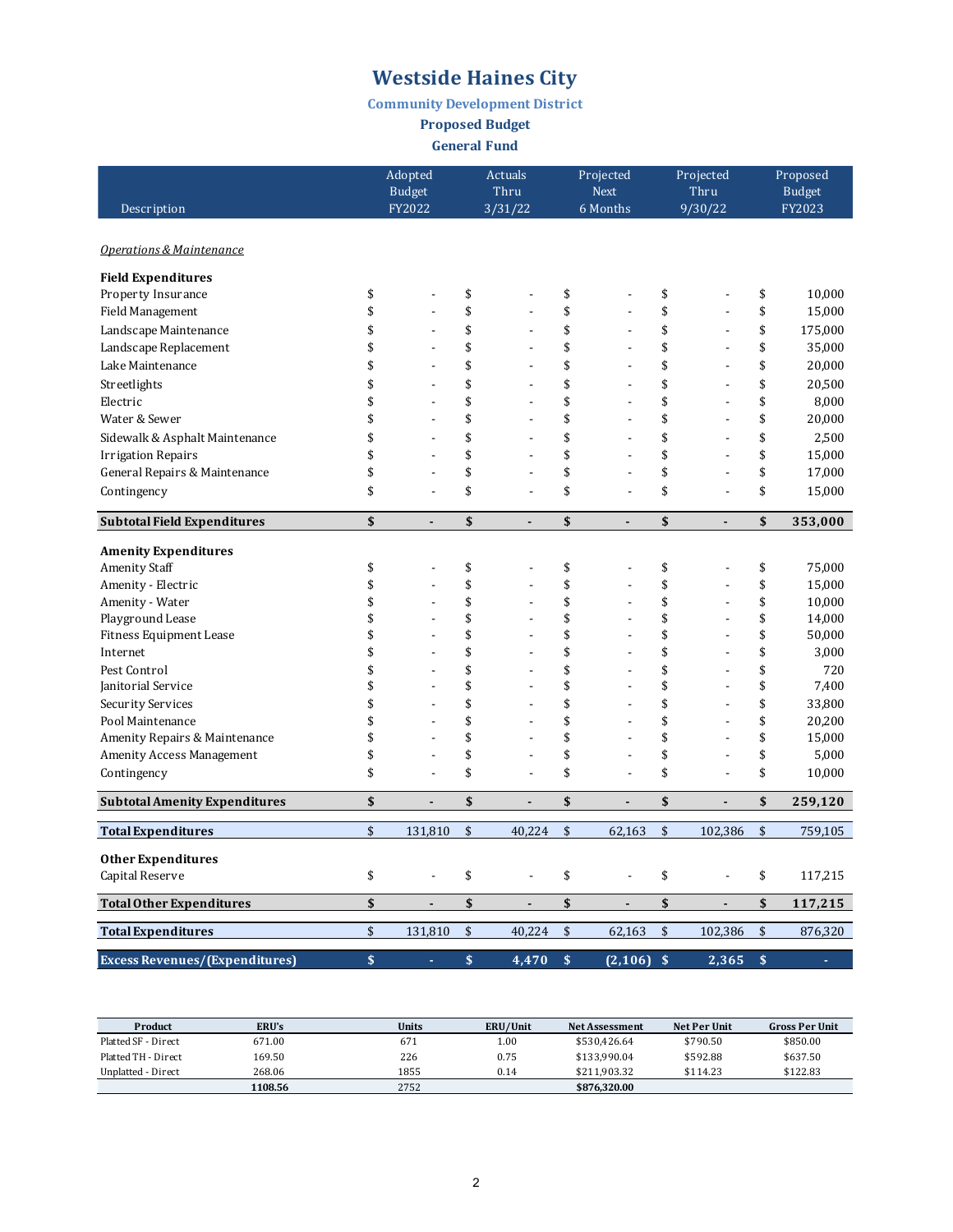### **Westside Haines City Community Development District General Fund Budget**

#### **Revenues:**

#### *Assessments*

The District will levy a non-ad valorem assessment on all the assessable property within the District in order to pay for operating expenditures during the fiscal year.

#### **Expenditures:**

#### **General & Administrative:**

#### *Supervisor Fees*

Chapter 190, Florida Statutes, allows for each Board member to receive \$200 per meeting, not to exceed \$4,800 per year paid to each Supervisor for the time devoted to District business and meetings.

#### *Engineering*

The District's engineer will be providing general engineering services to the District, e.g. attendance and preparation for monthly board meetings, review invoices and various projects as directed by the Board of Supervisors and the District Manager.

#### *Attorney*

The District's legal counsel will be providing general legal services to the District, e.g. attendance and preparation for meetings, preparation and review of agreements, resolutions, etc. as directed by the Board of Supervisors and the District Manager.

#### *Annual Audit*

The District is required by Florida Statutes to arrange for an independent audit of its financial records on an annual basis.

#### *Assessment Administration*

The District will contract to levy and administer the collection of non-ad valorem assessment on all assessable property within the District.

#### *Arbitrage*

The District will contract with an independent certified public accountant to annually calculate the District's Arbitrage Rebate Liability on an anticipated bond issuance.

#### *Dissemination*

The District is required by the Security and Exchange Commission to comply with Rule  $15c2-12(b)(5)$ which relates to additional reporting requirements for unrated bond issues. This cost is based upon anticipated bond issuances.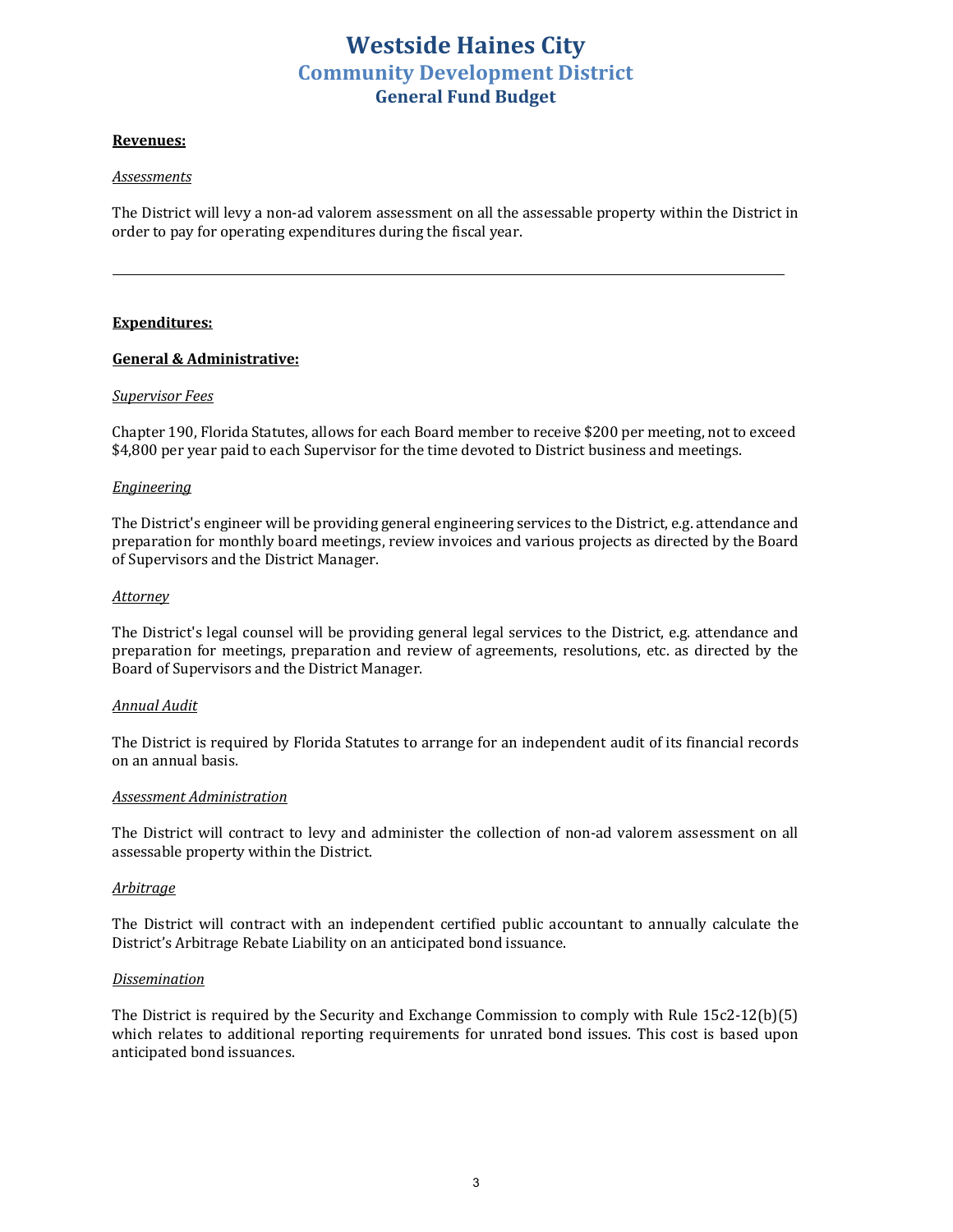# **Westside Haines City Community Development District General Fund Budget**

#### *Trustee Fees*

The District will incur trustee related costs with the issuance of its' issued bonds with US Bank.

#### *Management Fees*

The District receives Management, Accounting and Administrative services as part of a Management Agreement with Governmental Management Services-Central Florida, LLC. The services include but are not limited to, recording and transcription of board meetings, administrative services, budget preparation, all financial reports, annual audits, etc.

#### *Information Technology*

Represents costs with Governmental Management Services – Central Florida LLC related to the District's information systems, which include but are not limited to video conferencing services, cloud storage services and servers, security, accounting software, etc.

#### *Website Maintenance*

Represents the costs with Governmental Management Services - Central Florida LLC associated with monitoring and maintaining the District's website created in accordance with Chapter 189, Florida Statutes. These services include site performance assessments, security and firewall maintenance, updates, document uploads, hosting and domain renewals, website backups, etc.

#### *Telephone*

Telephone and fax machine.

#### *Postage & Delivery*

The District incurs charges for mailing of Board meeting agenda packages, overnight deliveries, correspondence, etc.

#### *Insurance*

The District's general liability and public official's liability insurance coverages.

#### *Printing & Binding*

Printing and Binding agenda packages for board meetings, printing of computerized checks, stationary, envelopes, etc.

#### *Legal Advertising*

The District is required to advertise various notices for monthly Board meetings, public hearings, etc. in a newspaper of general circulation.

#### **Other Current Charges**

Bank charges and any other miscellaneous expenses incurred during the year.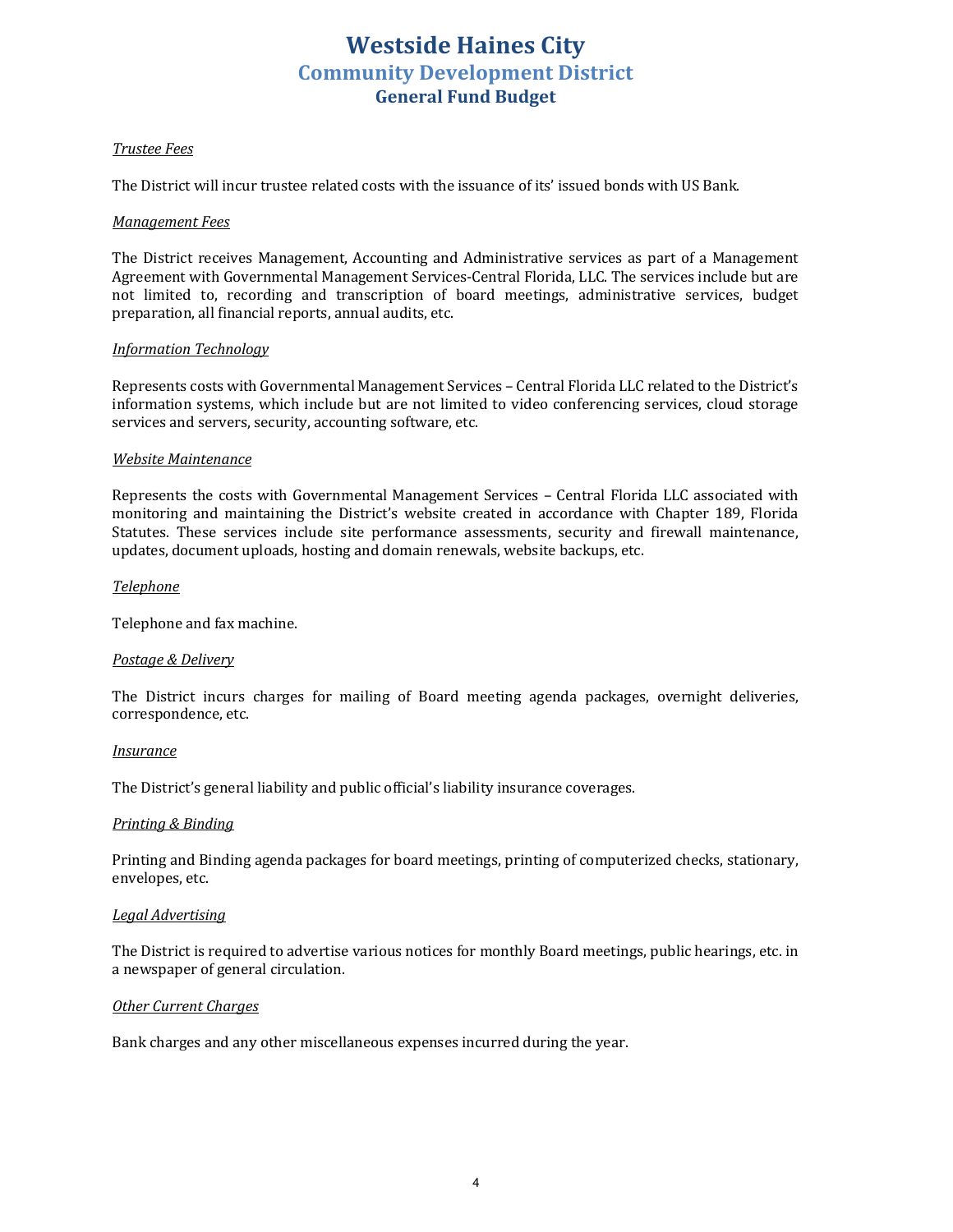# **Westside Haines City Community Development District General Fund Budget**

#### *Office Supplies*

Any supplies that may need to be purchased during the fiscal year, e.g., paper, minute books, file folders, labels, paper clips, etc.

#### *Travel Per Diem*

The Board of Supervisors can be reimbursed for travel expenditures related to the conducting of District business.

#### *Dues, Licenses & Subscriptions*

The District is required to pay an annual fee to the Florida Department of Economic Opportunity for \$175. This is the only expense under this category for the District.

#### **Operations & Maintenance:**

#### **Field Expenditures**

#### **Property Insurance**

The District's property insurance coverages.

#### *Field Management*

Represents the estimated costs of contracting services that provide onsite field management of contracts for the District such as landscape and lake maintenance. Services provided include onsite inspections, meetings with contractors, monitoring of utility accounts, attend Board meetings and receive and respond to property owner phone calls and emails.

#### *Landscape Maintenance*

Represents the estimated maintenance of the landscaping within the common areas of the District after the installation of landscape material has been completed.

#### *Landscape Replacement*

Represents the estimated cost of replacing landscaping within the common areas of the District.

#### *Lake Maintenance*

Represents the estimated costs to maintain the lakes within the District's boundaries.

#### *Streetlights*

Represents the cost to maintain street lights within the District Boundaries that are expected to be in place throughout the fiscal year.

#### *Electric*

Represents estimated electric charges of common areas throughout the District.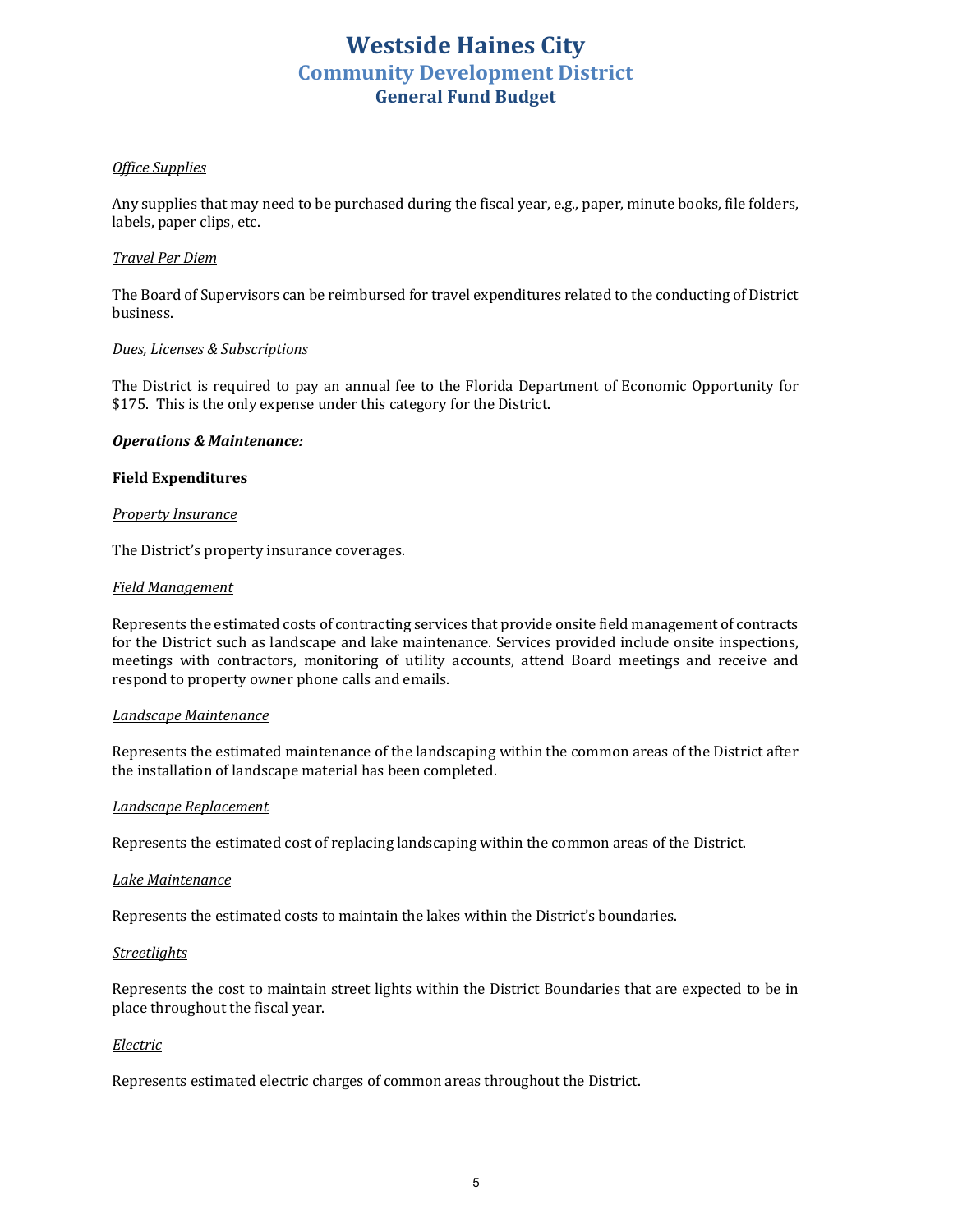# **Westside Haines City Community Development District General Fund Budget**

#### *Water & Sewer*

Represents estimated costs for water and refuse services provided for common areas throughout the District. 

#### *Sidewalk & Asphalt Maintenance*

Represents the estimated costs of maintaining the sidewalks and asphalt throughout the District's Boundary.

#### *Irrigation Repairs*

Represents the estimated cost of maintaining and repairing the irrigation system. This includes the sprinklers, and irrigation wells.

#### *General Repairs & Maintenance*

Represents estimated costs for general repairs and maintenance of the District's common areas.

#### *Contingency*

Represents funds allocated to expenditures that the District could incur throughout the fiscal year that do not fit into any field category.

#### **Amenity Expenditures**

#### *Amenity - Electric*

Represents estimated electric charges for the District's amenity facilities.

#### *Amenity* – Water

Represents estimated water charges for the District's amenity facilities.

#### *Playground Lease*

Represents the estimated expenditure of the District entering a playground lease agreement.

#### *Internet*

Internet service estimated to be added for use at the Amenity Center.

#### *Pest Control*

The District will incur costs for pest control treatments to its amenity facilities.

#### *Janitorial Services*

Represents the estimated costs to provide janitorial services and supplies for the District's amenity facilities.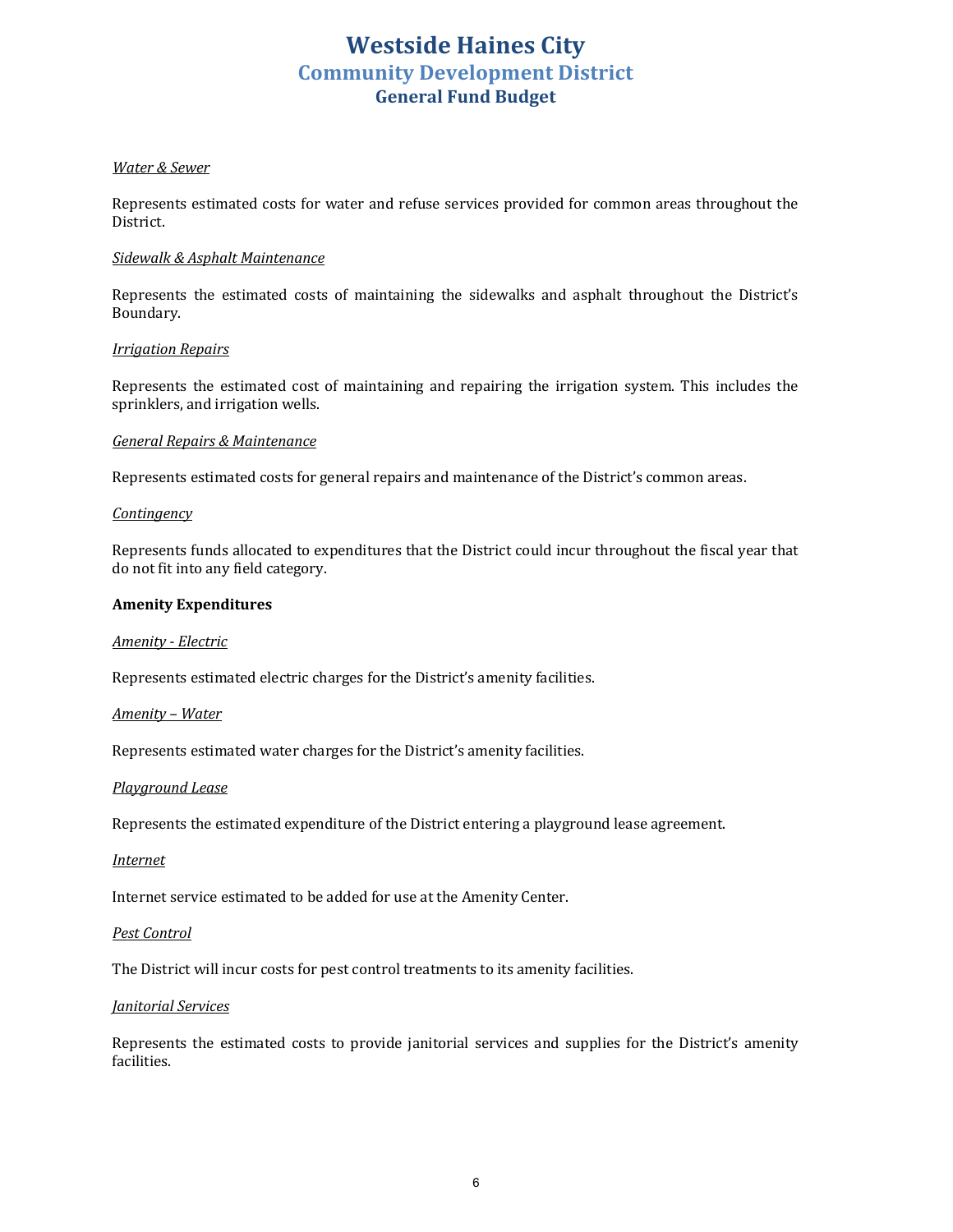# **Westside Haines City Community Development District General Fund Budget**

#### *Security Services*

Represents the estimated cost of contracting a monthly security service for the District's amenity facilities.

#### *Pool Maintenance*

Represents the estimated costs of regular cleaning and treatments of the District's pool.

#### *Amenity Repairs & Maintenance*

Represents estimated costs for repairs and maintenance of the District's amenity facilities.

#### *Amenity Access Management*

Represents the estimated cost of managing and monitoring access to the District's amenity facilities

#### *Contingency*

Represents funds allocated to expenses that the District could incur throughout the fiscal year that do not fit into any amenity category.

#### **Other Expenditures:**

#### *Capital Reserves*

Funds collected and reserved for the replacement of and/or purchase of new capital improvements throughout the District.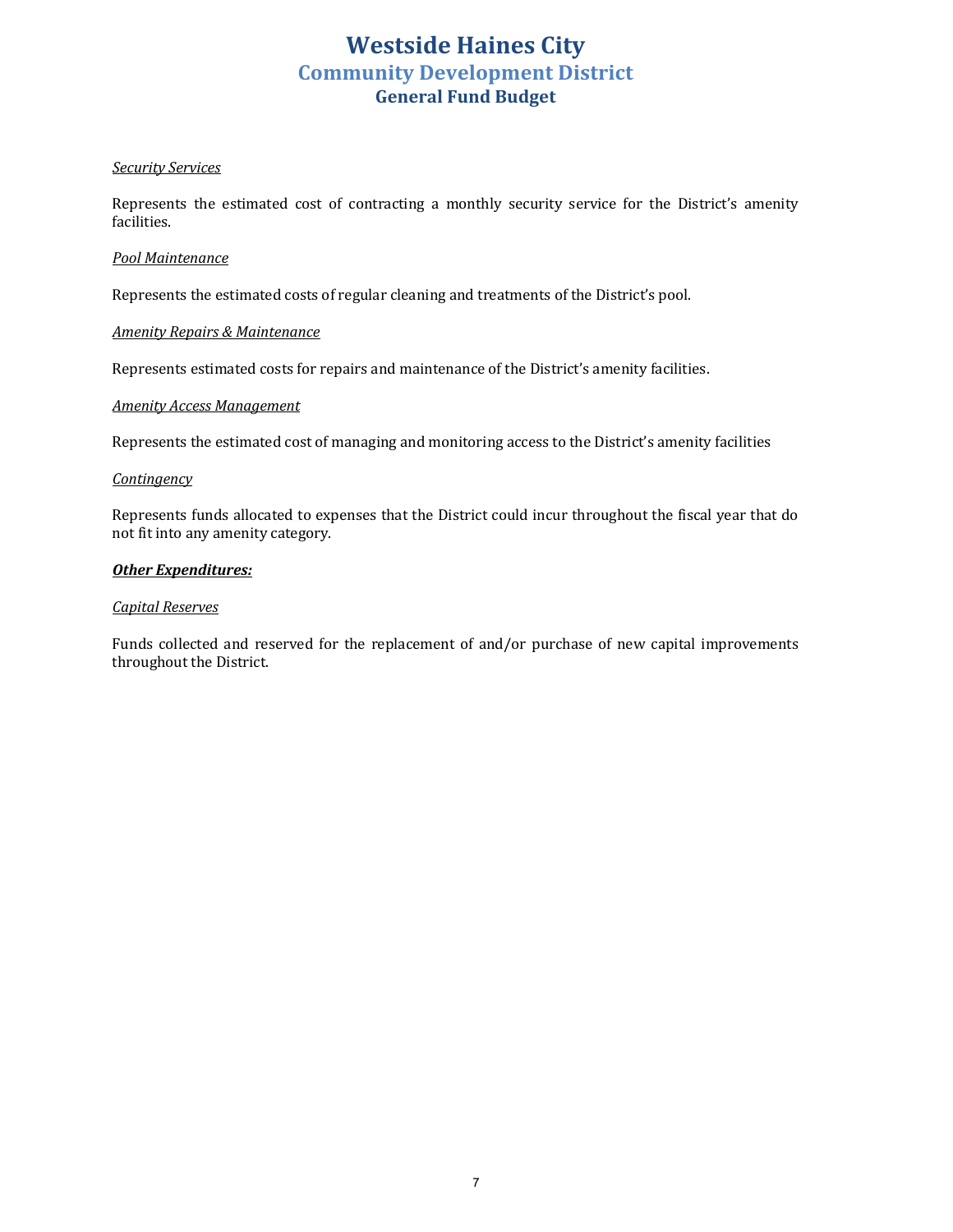#### **Community Development District Proposed Budget**

### **Capital Reserve Fund**

| Description                | Proposed<br><b>Budget</b><br>FY2022 |    | Actual<br>Thru<br>3/31/22 |    | Projected<br><b>Next</b><br>6 Months |                           | Projected<br>Thru<br>9/30/22 | Proposed<br>Budget<br>FY2023 |         |
|----------------------------|-------------------------------------|----|---------------------------|----|--------------------------------------|---------------------------|------------------------------|------------------------------|---------|
| <b>Revenues</b>            |                                     |    |                           |    |                                      |                           |                              |                              |         |
| Transfer In                | \$<br>$\overline{\phantom{a}}$      | \$ | $\sim$                    | \$ | $\sim$                               | \$                        | $\overline{\phantom{a}}$     | \$                           | 117,215 |
| <b>Total Revenues</b>      | \$<br>٠                             | \$ | ٠                         | \$ | ٠                                    | \$                        | ٠                            | \$                           | 117,215 |
| <b>Expenditures</b>        |                                     |    |                           |    |                                      |                           |                              |                              |         |
| Capital Expenditures       | \$<br>$\overline{\phantom{a}}$      | \$ | $\sim$                    | \$ | $\overline{\phantom{a}}$             | \$                        | $\overline{\phantom{a}}$     | \$                           |         |
| Miscellaneous              | \$<br>$\overline{\phantom{a}}$      | \$ |                           | \$ |                                      | \$                        | $\blacksquare$               | \$                           |         |
| <b>Total Expenditures</b>  | \$<br>٠                             | \$ | ٠                         | \$ |                                      | $\boldsymbol{\mathsf{s}}$ | ٠                            | \$                           |         |
| Net Change in Fund Balance | \$                                  |    |                           |    |                                      | \$                        |                              | \$                           | 117,215 |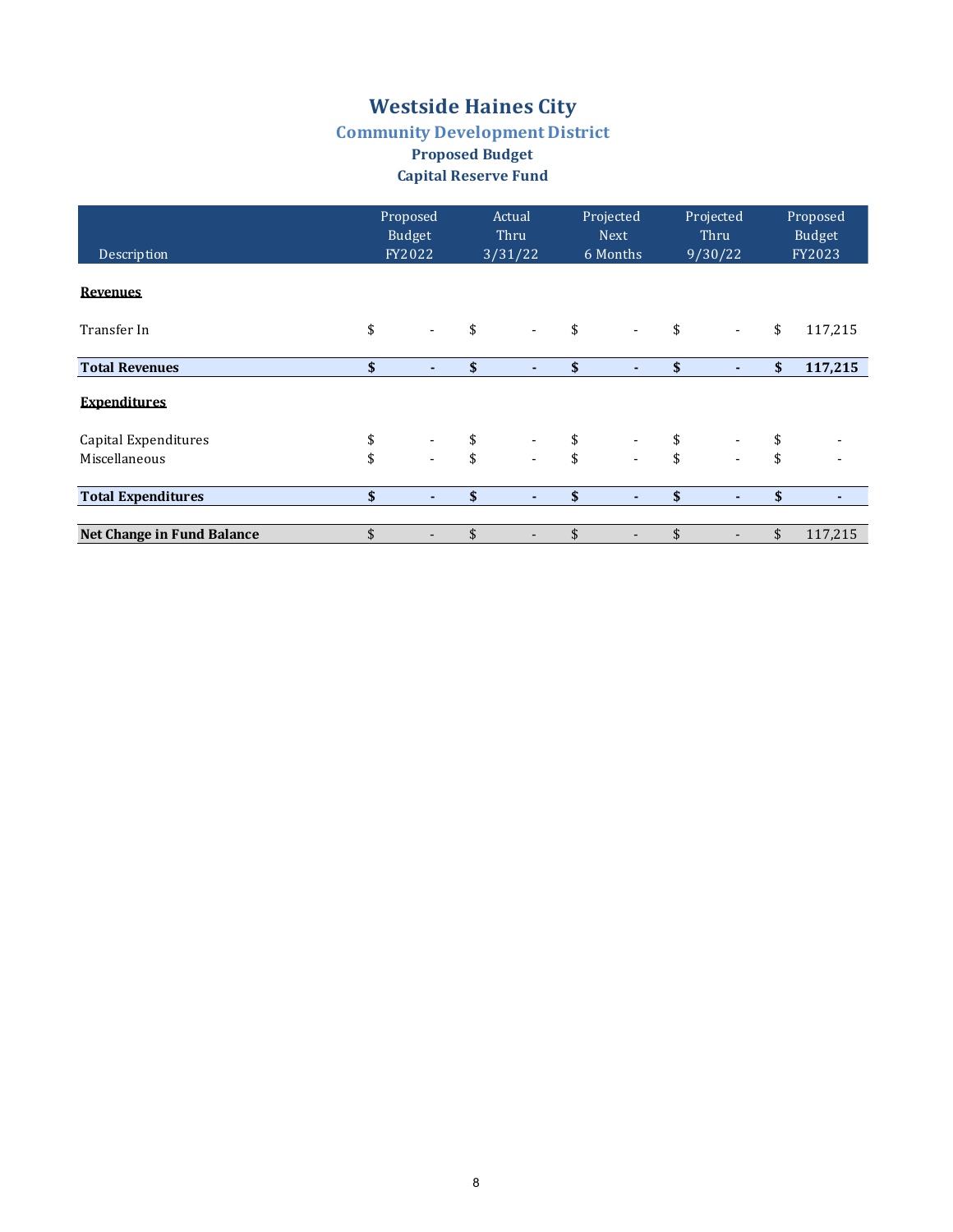# **Community Development District**

#### **Proposed Budget Series 2021 Debt Service Fund**

| Description                  | Proposed<br>Budget<br>FY2022 | Projected<br>Actual<br>Thru<br><b>Next</b><br>6 Months<br>3/31/22 |         | Projected<br>Thru<br>9/30/22 |    | Proposed<br>Budget<br>FY2023 |                 |
|------------------------------|------------------------------|-------------------------------------------------------------------|---------|------------------------------|----|------------------------------|-----------------|
| <b>Revenues</b>              |                              |                                                                   |         |                              |    |                              |                 |
| Assessments                  |                              |                                                                   |         | \$<br>349,256                | \$ | 349,256                      | \$<br>1,097,950 |
| Interest Income              | \$                           | \$                                                                | 45      | \$                           | \$ | 45                           | \$              |
| <b>Carry Forward Surplus</b> | \$                           | \$                                                                | 547,180 | \$                           | \$ | 547,180                      | \$<br>349,313   |
| <b>Total Revenues</b>        | \$                           | \$                                                                | 547,225 | \$<br>349,256                | \$ | 896,481                      | \$1,447,263     |
| <b>Expenditures</b>          |                              |                                                                   |         |                              |    |                              |                 |
| Interest $-11/1$             |                              | \$                                                                | 197,912 | \$                           | \$ | 197,912                      | \$<br>349,256   |
| Principal - 5/1              | \$                           | \$                                                                |         | \$                           | \$ |                              | \$<br>400,000   |
| Interest - $5/1$             | \$                           | \$                                                                |         | \$<br>349,256                | \$ | 349,256                      | \$<br>349,256   |
| <b>Total Expenditures</b>    | \$                           | \$                                                                | 197,912 | \$<br>349,256                | \$ | 547,168                      | \$<br>1,098,513 |
|                              |                              |                                                                   |         |                              |    |                              |                 |
| Net Change in Fund Balance   | \$                           | \$                                                                | 349,313 | \$                           | \$ | 349,313                      | \$<br>348,751   |

Interest Expense 11/1 **\$** 344,256

Total **\$** 344,256

| Product           | <b>Assessable Units</b> | <b>Maximum Annual</b><br><b>Debt Service</b> |           |     | <b>Net Assessment</b><br><b>Per Unit</b> | <b>Gross Assessment</b><br>Per Unit |       |  |  |
|-------------------|-------------------------|----------------------------------------------|-----------|-----|------------------------------------------|-------------------------------------|-------|--|--|
| Townhome          | 226                     | \$                                           | 192.100   | -\$ | 850                                      | -\$                                 | 914   |  |  |
| Single Family 40' | 434                     | \$                                           | 585.900   | \$  | 1.350                                    | \$.                                 | 1,452 |  |  |
| Single Family 50' | 237                     | \$                                           | 319.950   | \$  | 1.350                                    | \$                                  | 1,452 |  |  |
|                   | 897                     | \$                                           | 1.097.950 |     |                                          |                                     |       |  |  |